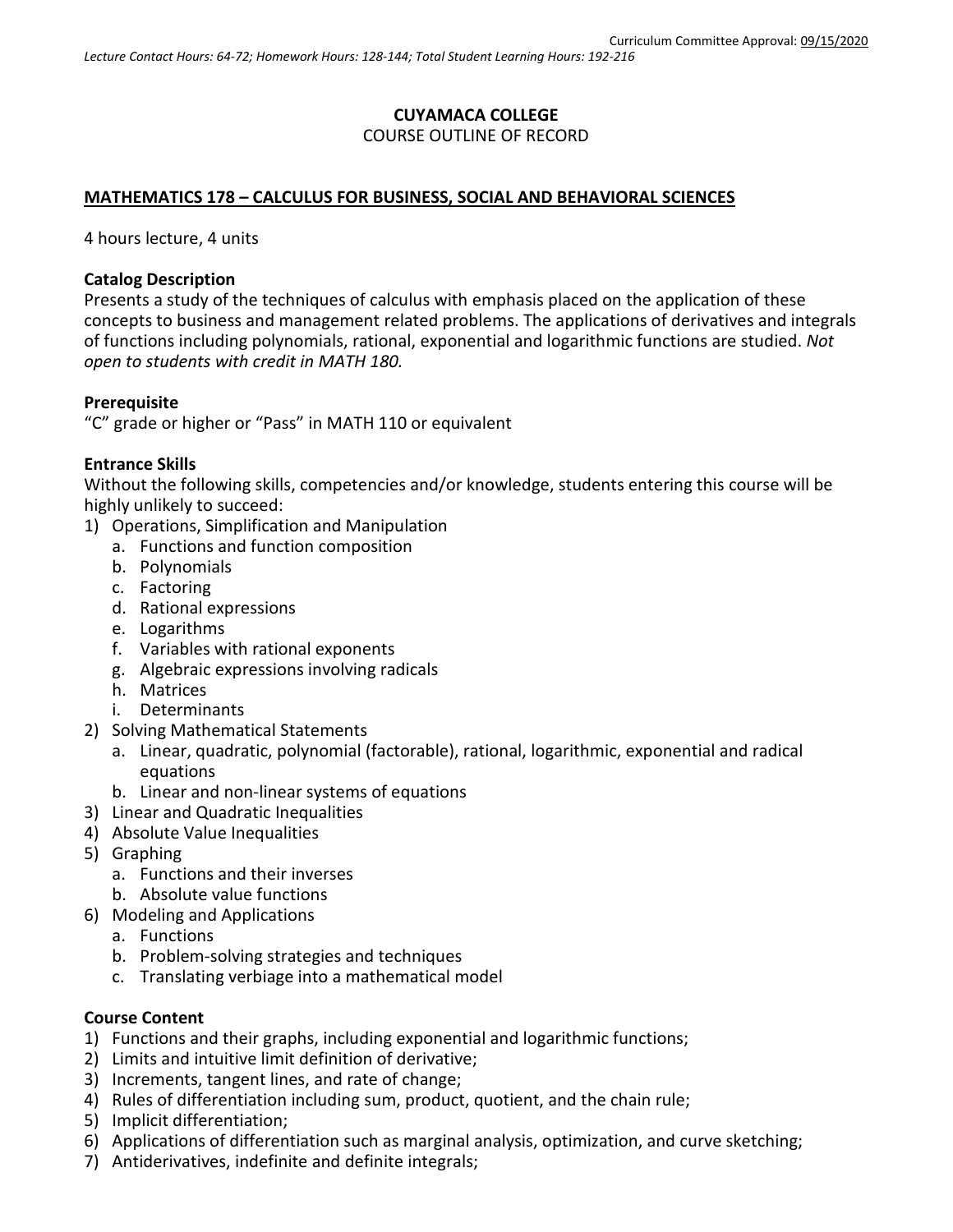- 8) Multiple techniques of integration including substitution;
- 9) Area between curves;
- 10) Approximating definite integral as a sum; and
- 11) Applications of integration in business and economics.

# **Course Objectives**

## Students will be able to:

- 1) Find the derivatives of polynomial, rational, exponential, and logarithmic functions;
- 2) Find the derivatives of functions involving constants, sums, differences, products, quotients, and the chain rule;
- 3) Sketch the graph of functions using horizontal and vertical asymptotes, intercepts, and first and second derivatives to determine intervals where the function is increasing and decreasing, maximum and minimum values, intervals of concavity and points of inflection;
- 4) Analyze the marginal cost, profit and revenue when given the appropriate function;
- 5) Determine maxima and minima in optimization problems using the derivative;
- 6) Use derivatives to find rates of change and tangent lines;
- 7) Use calculus to analyze revenue, cost, and profit;
- 8) Find definite and indefinite integrals by using the general integral formulas, integration by substitution, and other integration techniques; and
- 9) Use integration in business and economics applications.

# **Method of Evaluation**

A grading system will be established by the instructor and implemented uniformly. Grades will be based on demonstrated proficiency in subject matter determined by multiple measurements for evaluation, one of which must be essay exams, skills demonstration or, where appropriate, the symbol system.

- 1) Independent and group-oriented exploration activities which measure students' ability to analyze the connections between the numeric, algebraic, graphic, or verbal representations of various types of calculus problems and applications.
- 2) Quizzes and exams (including a comprehensive in-class final exam) which measure students' ability to work independently to choose appropriate mathematical models to solve problems, accurately calculate derivatives and antiderivatives, and apply the use of appropriate technology to solve problems.
- 3) Homework assignments in which students apply the principles of calculus discussed in class to a series of practice problems to help students reinforce these principles, formulate questions about topics where they are experiencing difficulty, and receive feedback and guidance from the instructor, classmates and tutors.
- 4) Computer and/or calculator-based activities which demonstrate students' ability to apply the principles of calculus discussed in class to application problems.

# **Special Materials Required of Student**

Graphing utility

# **Minimum Instructional Facilities**

Smart classroom with writing boards covering three walls, overhead projector, graphing utility overhead viewing panels

# **Method of Instruction**

- 1) Lecture and discussion
- 2) Teamwork
- 3) Computer-facilitated instruction

# **Out-of-Class Assignments**

1) Problem sets